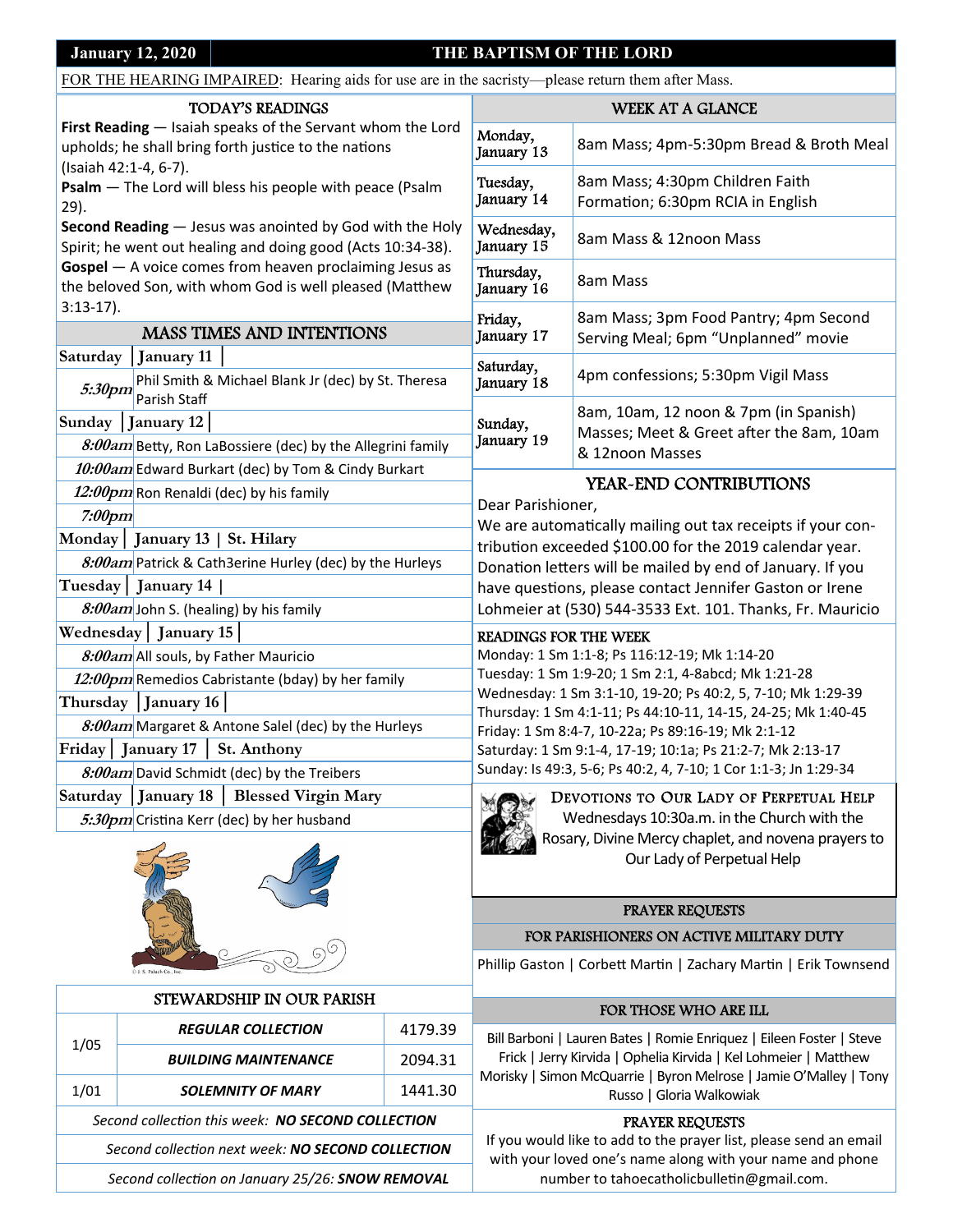

### BAPTISMAL PREPARATION CLASSES

 *hƩp://www.tahoecatholic.com/bapƟsms* Call or visit the Religious Education Office 530.544.4788 Find the **2019 SCHEDULE**:

### RESPECT PREGNANT? NEED HELP?

 crisis pregnancy. We have a special concern We offer practical help to any women with a

for you and your unborn child. For any help with a troubled pregnancy, 544‐3533.

### KNIGHT'S CORNER

 *Catholic Fellowship! We take our Faith seriously Men of the Parish are you looking for something more in your life? We do men's* 

*but.....Come join us for some fun and always a good time!* PANCAKE BREAKFAST - Feb. 2 after the 8am and 10am Masses. It always taste's right when cooked by a Knight. Your help and support is always appreciated.

**Become a beƩer version of yourself. Become a knight!** Call Frank Dixon 530 318 1574

Get FORMED! **Free!** Sign up on your computer and/ or download the app. Go to FORMED.ORG . Use this Parish code: **QKK7X3** (All capital) or URL: sainttheresasouthlaketahoe.formed.org

### PROMOTING LIFE Baptism and Life

"Whoever is moved by love begins to perceive what "life" really is. He begins to perceive the meaning of the word of hope that we encountered in the Baptismal Rite: from faith I await "eternal life" - the true life which, whole and unthreatened, in all its fullness, is simply life. Jesus, who said that he had come so that we might have life and have it in its fullness, in abundance (cf. Jn 10:10), has also explained to us what "life" means: "this is eternal life, that they know you the only true God, and Jesus Christ whom you have sent" (Jn 17:3). Life in its true sense is not something we have exclusively in or from ourselves: it is a relationship. And life in its totality is a relationship with him who is the source of life. If we are in relation with him who does not die, who is Life itself and Love itself, then we are in life. Then we 'live'" – Pope Benedict XVI, Encyclical on Hope, November 30, 2007.

*hƩps://www.priestsforlife.org/liturgy/liturgicalresource‐cycles.aspx? id=75*

### UNPLANNED, THE MOVIE

On Friday, January 17th at 6:00PM the parish will be showing the movie" Unplanned" in Grace Hall. Unplanned is the inspiring true story of one woman's journey of transformation.

THE END OF CHRISTMAS AND THE BEGINNING OF A NEW WORLD

"After Jesus was baptized, He came directly out of the water. Suddenly the sky opened and he saw the Spirit of God descend like a dove and hover over Him." —Matthew 3:16

"Mary" Christmas on this last day of the Christmas season, the celebration of the Baptism of Jesus. The Lord is calling us to end Christmas by going back to Baptism, the beginning of our Christian life. Today is an ideal time to renew our baptismal promises by rejecting Satan, all his works, and all his promises and by believing ever more deeply in the Triune God.

When we end Christmas in Trinitarian, baptismal faith, we know in a life‐changing way we are beloved sons and daughters of God our Father, with whom He is well pleased (Mt 3:17). This affirmation of perfect, infinite, unconditional, eternal fatherly love fills us "with the Holy Spirit and power" (see Acts 10:38). Loved by the Father and filled with the Spirit, we imitate Jesus and go "about doing good works and healing all who were in the grip of the devil" (Acts 10:38). In this way, we establish "the victory of justice" on the earth (Is 42:6) "to open the eyes of the blind, to bring out prisoners from confinement, and from the dungeon, those who live in darkness" (Is 42:7). This year, the culture of death may well give way to a civilization of love and life. The renewal of your baptismal promises today has a lot to say about the future of the world. On this last day of Christmas, renew your Baptism. *Prayer: Abba, may every detail of my life be deeply affected by the fact that You have adopted me as Your child (Rm 8:15).* 

*Promise: "I have grasped you by the hand; I formed you, and set you as a covenant of the people, a light for the naƟons." —Is 42:6* 

*Praise: ""Our Lord voluntarily submiƩed himself to the bapƟsm of St. John, intended for sinners, in order to 'fulfill all righteousness.' Jesus' gesture is a manifestaƟon of his self‐emptying" (Catechism, 1224).* 

*hƩps://www.presentaƟonministries.com/obob/obob.asp? lang=en&d=1/12/2020* 

#### THIS IS MY BELOVED SON

This Sunday's celebration of the Baptism of the Lord closes the Christmas season. In the scriptures we see one more epiphany, or manifestation, of the Spirit of God in Jesus-but this time it is as an adult, rather than as a child. Jesus' baptism also serves as the inauguration of his prophetic mission and the messianic age.

 Today's reading from Isaiah describes God's chosen Messiah, upon whom God's spirit rests. In the Acts of the Apostles Peter says that "God anointed Jesus of Nazareth with the Holy Spirit and power" (Acts 10:38). Finally, in the proclamation from Matthew's Gospel Jesus' baptism in water goes almost unnoticed. The crucial moment comes when the Spirit of God comes upon Jesus and a voice from heaven echoes the words of Isaiah: "This is my beloved Son, with whom I am well pleased" (Matthew 3:17).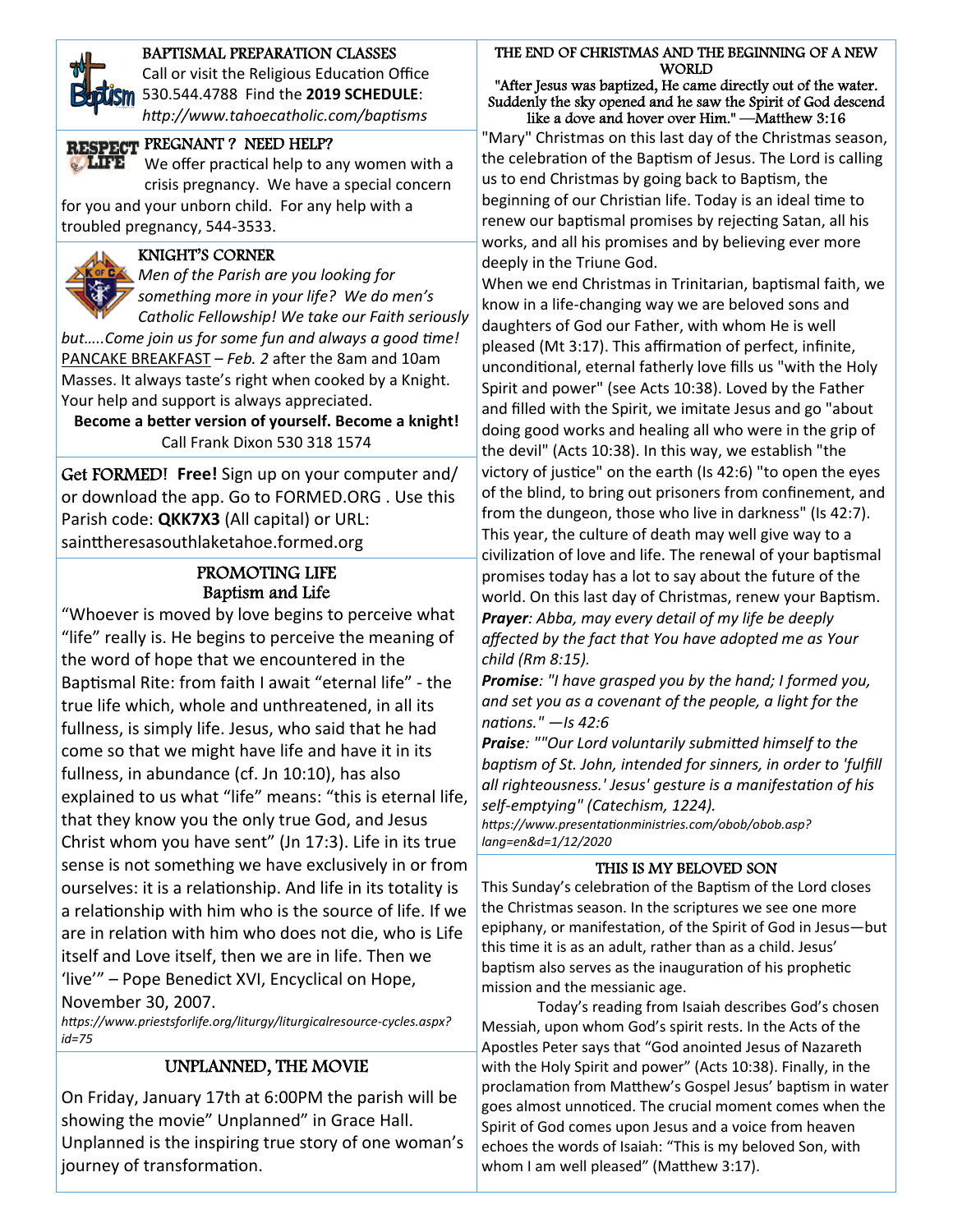### REFLECTIONS

#### THE POPE'S PRAYER INTENTIONS FOR 2020

https://www.popesprayer.va/wp-content/uploads/2019/02/THE-HOLY-FATHERS-PRAYER-INTENTIONS-2020-ENG2.pdf JANUARY | Prayer intention for evangelisation - Promotion of World Peace

*We pray that Christians, followers of other religions, and all people of goodwill may promote peace and justice in the world.* 

#### WHAT'S THE SMOKE FOR?

#### Dear Johan,

### I understand what the seasons of Advent/Christmas and Lent/Easter mean. However, why do we refer to the rest of the liturgical year as Ordinary Time?

Gentle Reader,

You seem to suggest that you question the name of this season. If so, you are not alone. Many people are confused by the name.

The term "ordinary time" is a less than happy translation of the Latin tempus ordinarium since it seems to suggest that this time is common or unremarkable. A better translation would be "ordered time" or "measured time" or even "counted time." By contrast to the other liturgical seasons, the name of this season says nothing about the meaning or importance of the season. It merely indicates that during Ordinary Time we do not progress through one season into the next, but rather we move from one counted Sunday to another in an ordered fashion. From a theological point of view one could describe Ordinary Time as time ordered by Christian prayer for Christian living. It is the time during which we celebrate and live the great and salvific mystery of God's love for us as this was manifested in the life, death, and resurrection of Jesus Christ from one Sunday to the next.

If you are not interested in the minute details of the calculation of Ordinary Time, I advise you to stop here and move on.

Ordinary Time comprises mostly thirty-three and sometimes thirty-four weeks. A year has thirty-four Sundays when the dominical letter of the year is A or G. The dominical letter (from the Latin dies dominica) is the letter a Sunday has when marking the days with the letters A–G starting on January 1. For instance, in 2014, since January 1 (day A) fell on a Wednesday the first Sunday in January is January 5 (day E), which makes the dominical letter for 2014 the letter E. This means that all days carrying the letter E will be Sundays in 2014. In the year 2017 January 1 (day A) falls on a Sunday, thus the dominical letter is A. Therefore, 2017 will have thirty-four weeks in Ordinary Time rather than thirty-three. Leap years get two letters, one letter starting on 1-1 and another starting on 2-29. If there is an A or a G in this combination there will be thirty‐four weeks in Ordinary Time that year.

Have I lost you yet?

There are two segments of Ordinary Time during the course of the year. Between the end of the Christmas season and the beginning of Lent we have four to nine weeks of Ordinary Time depending on when Lent begins. These weeks are counted forward so that the week following the last Sunday of the Christmas season is the first week of Ordinary Time. The last week of Ordinary Time in this winter segment is only a partial week because Ash Wednesday inaugurates Lent. The days following Ash Wednesday are known as Thursday, Friday, and Saturday after Ash Wednesday. The first week of Lent begins on the Sunday following Ash Wednesday.

The week after Pentecost inaugurates the second segment of Ordinary Time, which ends on Saturday before the First Sunday of Advent. This segment is numbered backward from the last Sunday in Ordinary Time, also known as Christ the King, which is always the Thirty-Fourth Sunday in Ordinary Time. As a result, the first segment of Ordinary Time may end with the fifth week in Ordinary Time while the second segment of Ordinary Time, which starts the day after Pentecost, may begin with the seventh week in Ordinary Time, thus skipping a week. Depending on the date of Easter and thus of Pentecost this second segment of Ordinary Time can comprise between twenty‐four and twenty‐eight Sundays.

Thus you can see, there is nothing ordinary about Ordinary Time, either in its content or in its calculation. If you made it to this point, you surely deserve a liturgical gold star.

*© 2015 Order of Saint Benedict, Collegeville, Minnesota. Excerpted from What's the Smoke For? And Other Burning QuesƟons about the Liturgy by*  Johan van Parys © 2014 Order of Saint Benedict, published by Liturgical Press, www.litpress.org. Used by permission.

### BE IN THE WORLD WITHOUT BEING OF THE WORLD

Being in the world without being of the world." These words summarize well the way Jesus speaks of the spiritual life. It is a life in which we are totally transformed by the Spirit of Love. Yet it is a life in which everything seems to remain the same. To live a spiritual life does not mean that we must leave our families, give up our jobs, or change our ways of working; it does not mean that we have to withdraw from social or political activities, or lose interest in literature and art; it does not require severe forms of asceticism or long hours of prayer. Changes such as these may in fact grow out of our spiritual life, and for some people radical decisions may be necessary. But the spiritual life can be lived in as many ways as there are people. What is new is that we have moved from the many things to the Kingdom of God. What is new is that we are set free from the compulsions of our world and have set our hearts on the only necessary thing. What is new is that we no longer experience the many things, people, and events as endless causes for worry, but begin to experience them as the rich variety of ways in which God makes his presence known to us.

*hƩps://henrinouwen.org/meditaƟon/be‐in‐the‐world‐without‐being‐of‐the‐world/*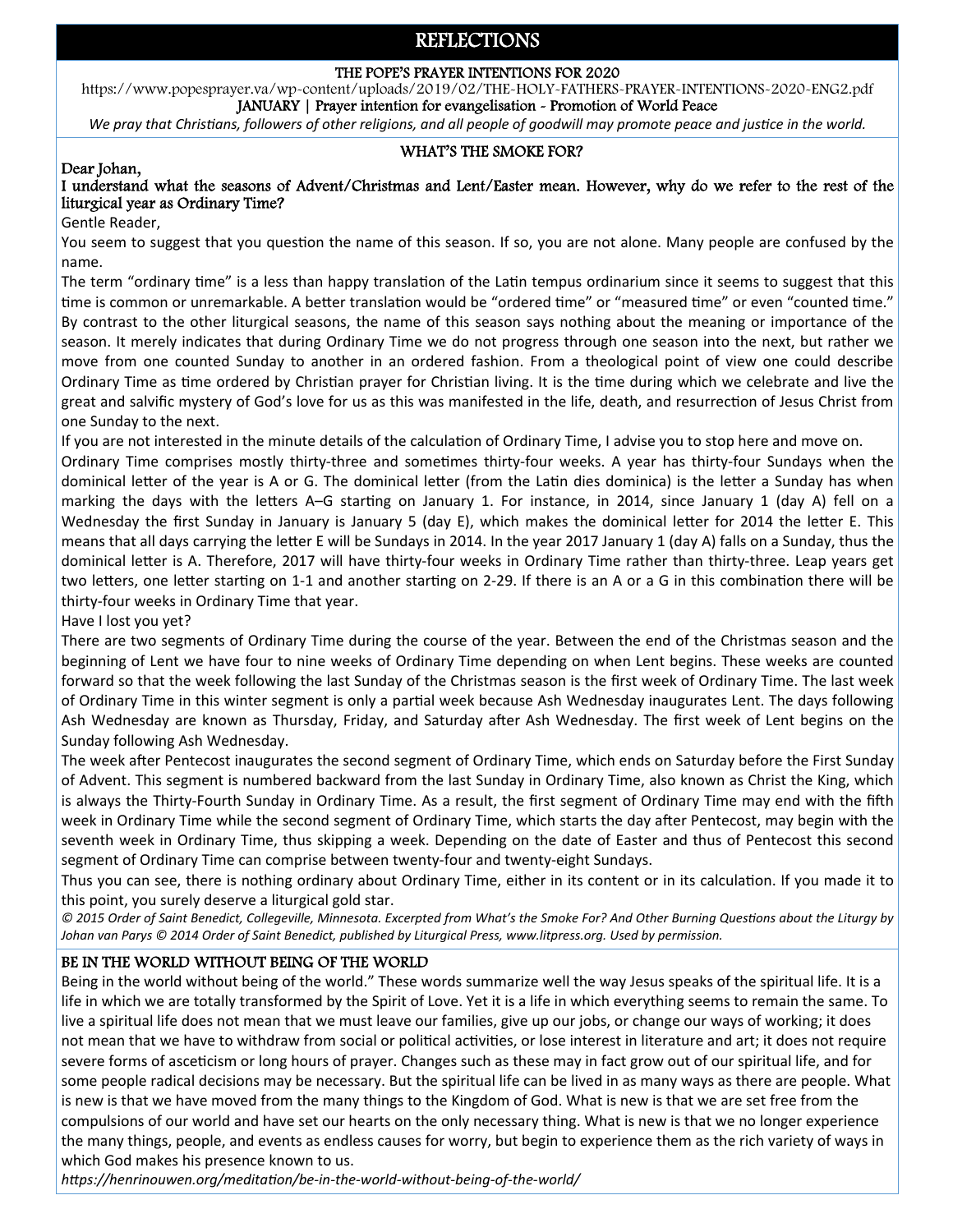## CALENDAR OF EVENTS

#### BOOK STUDY | The next meeting for our book study is on Tuesday, January 21 at 9am **Catching Fire, Becoming Flame: A Guide for Spiritual TransformaƟon by Fr. Albert Haase, OFM**

**IF YOU WANT TO BE PART OF THIS STUDY, PLEASE BUY YOUR BOOK.**

### FLU SEASON AND THE SUSPENSION OF THE CUP AND OTHER PRECAUTIONS

The flu season has come early this year. The California Department of Public Health (CDPH) reports that the incidence of flu and flu-like illnesses is "widespread" and has reached a level requiring that we enact preventive measures to mitigate the possibility of infection at Mass. In order to protect the health and well-being of everyone, Bishop Soto has issued the following directives:

- The use of the Communion cup is suspended temporarily.
- Receive the Body of Christ in the hand (although receiving on the tongue is permitted)
- Do not shake hands. Offer the sign of Peace to those around you with a simple nod, saying "peace be with you."
- Do not hold hands during the Our Father.

The obligation to attend Mass on Sunday and other Holy Days does not apply to those who are sick. If you are sick, stay home and take of yourself. Thank you for your patience and understanding during this time. And pray for those who are sick. The administration of Holy Communion in both kinds will resume as soon as the Bishop deems it safe and prudent to do so.

### JANUARY 22, DAY OF PRAYER FOR THE LEGAL PROTECTION OF UNBORN CHILDREN

The 8am & 12noon Masses on Wednesday, January 22 will be for "Giving Thanks to God for the Gift of Human Life" January 22, 2020 marks the 47th anniversary of the lamentable 1973 U.S. Supreme Court Decision, Roe v. Wade. In the Diocese of Sacramento, January 22 is designated as a Diocesan Day of Reparation. All are asked to observe this Day of Reparation through fasting, prayer, penance and works of mercy.

#### 16TH ANNUAL WALK FOR LIFE WEST COAST Saturday January 25, 2020 11:00 AM–3:30 PM

We'd like to invite you and your families and friends to join us in beautiful San Francisco

for the 16th Annual Walk for Life West Coast.

*Schedule:* | Rally: 12:30 to 1:30PM | Walk: 1:30PM

ASH WEDNESDAY | February 26 Masses: 8am, 12noon, 6:00pm & 7:30pm (Spanish)



CRAB DINNER Saturday February 8, 2020

# World Marriage Day 2020

### Saturday, February 15, 2020 | 11:00am Mass with Bishop Jaime Soto

*Where*: Cathedral of the Blessed Sacrament | 1017 11th Street, Sacramento, CA 95814

Join us as we honor marriage and salute the beauty of faithfulness, sacrifice and joy in married life. During this Mass, there will be a special blessing for sacramentally married couples and an opportunity for them to renew their marital commitment. An informal reception will follow for couples and their families. Special certificates will be distributed at the reception honoring couples celebrating milestone anniversaries (10, 25, 30, 35, 40, 45, 50, 50+).

If you plan to attend, please register at: www.scd.org/wmd

If you have questions, call the Office of Family and Faith Formation at (916) 733-0133

### LEARN TO TRUST GOD | https://henrinouwen.org/meditation/learn-to-trust-god/

Most of us distrust God. Most of us think of God as a fearful, punitive authority or as an empty, powerless nothing. Jesus' core message was that God is neither a powerless weakling nor a powerful boss, but a lover, whose only desire is to give us what our hearts most desire.

To pray is to listen to that voice of love. That is what obedience is all about. The word obedience comes from the Latin word ob-audire, which means "to listen with great attentiveness." Without listening, we become "deaf" to the voice of love. The Latin word for deaf is surdus. To be completely deaf is to be absurdus, yes, absurd. When we no longer pray, no longer listen to the voice of love that speaks to us in the moment, our lives become absurd lives in which we are thrown back and forth be‐ tween the past and the future.

If we could just be, for a few minutes each day, fully where we are, we would indeed discover that we are not alone and that the One who is with us wants only one thing: to give us love.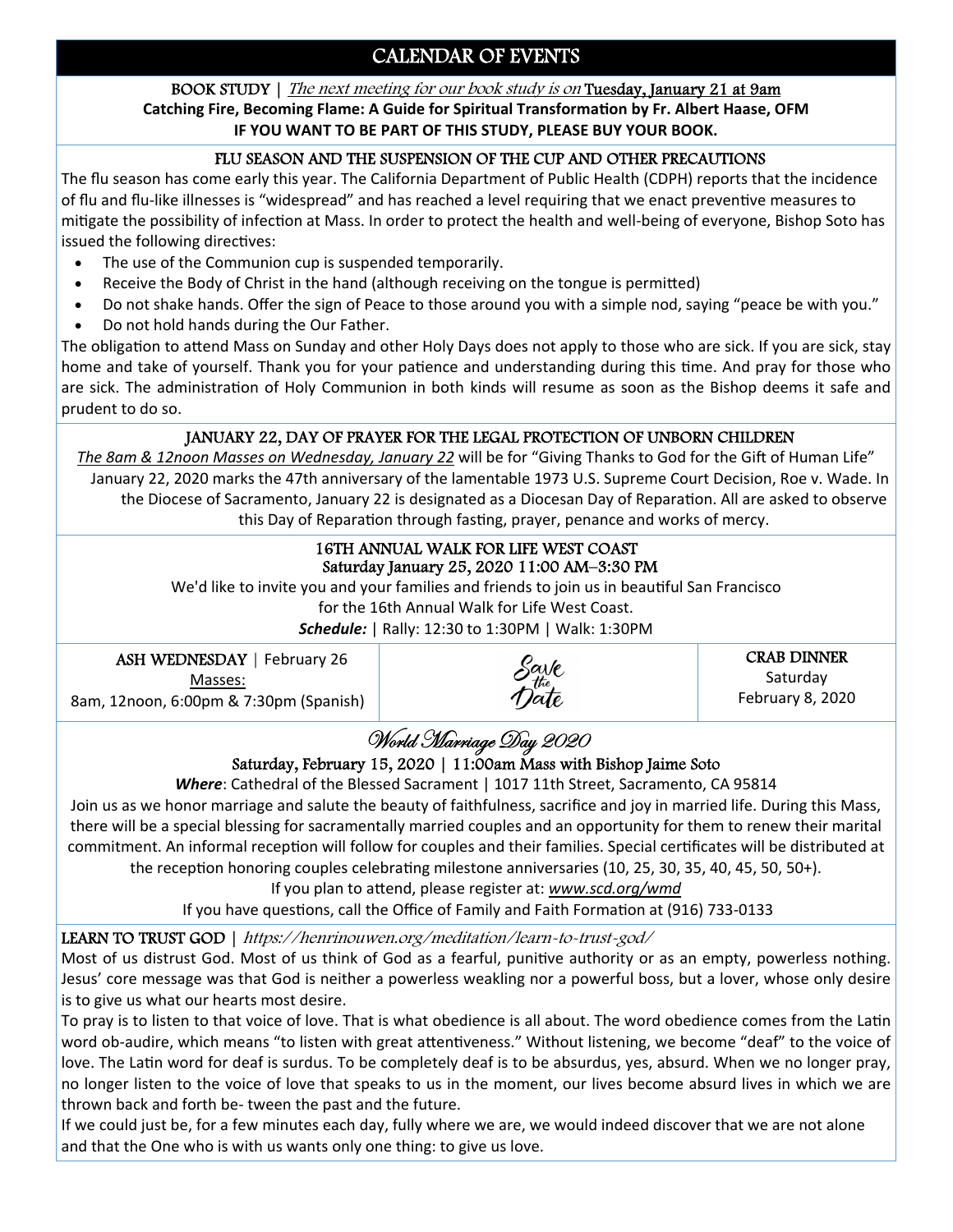### **12 DE ENERO DE 2020 | EL BAUTISMO DEL SEÑOR**

PARA PROBLEMAS DE ESCUCHA: hay audífonos disponibles en la sacristía. Favor de devolverlos después de Misa.

¡Bienvenidos a todos! Nos reunimos con Jesús. Cristo es quién nos invita al banquete celestial. Qué esta liturgia les traiga paz. Si están visitando nuestra iglesia por la primera vez, ójala que se sienten como en familia, una parte de la familia mundial del Señor. Les damos la bienvenida cordialmente y celebramos y contemplamos el misterio de la Eucaristía y rezamos que su viaje a su casa será seguro y que regresen pronto.

| <b>LECTURAS DE HOY</b>                                      |         | LECTURAS DE LA SEMANA                                                                                                                                                                                                            |  |
|-------------------------------------------------------------|---------|----------------------------------------------------------------------------------------------------------------------------------------------------------------------------------------------------------------------------------|--|
| Primera lectura - He aquí mi siervo a quien he              |         | Lunes: 1 Sm 1:1-8; Sal 116 (115):12-19; Mc 1:14-20                                                                                                                                                                               |  |
| dado mi espíritu. Él les enseñará mi justicia a las         |         | Martes: 1 Sm 1:9-20; 1 Sm 2:1, 4-8abcd; Mc 1:21-28                                                                                                                                                                               |  |
| naciones (Isaías 42:1-4, 6-7).                              |         | Miércoles: 1 Sm 3:1-10, 19-20; Sal 40 (39):2, 5, 7-10; Mc                                                                                                                                                                        |  |
| Salmo - El Señor bendecirá a su pueblo con paz              |         | 1:29-39                                                                                                                                                                                                                          |  |
| (Salmo 29 [28]).                                            |         | Jueves: 1 Sm 4:1-11; Sal 44 (43):10-11, 14-15, 24-25; Mc                                                                                                                                                                         |  |
| Segunda lectura - Dios ha ungido a Jesús por el             |         | $1:40-45$                                                                                                                                                                                                                        |  |
| Espíritu Santo y el poder (Hechos 10:34-38).                |         | Viernes: 1 Sm 8:4-7, 10-22a; Sal 89 (88):16-19; Mc 2:1-12                                                                                                                                                                        |  |
| Evangelio - Cuando Jesús fue bautizado por Juan, el         |         | Sábado: 1 Sm 9:1-4, 17-19; 10:1a; Sal 21 (20):2-7; Mc 2:13-                                                                                                                                                                      |  |
| Espíritu Santo descendió sobre él (Mateo 3:13-17).          |         | 17                                                                                                                                                                                                                               |  |
| <b>INTENCIONES PARA LAS MISAS</b>                           |         | Domingo: Is 49:3, 5-6; Sal 40 (39):2, 4, 7-10; 1 Cor 1:1-3; Jn<br>1:29-34                                                                                                                                                        |  |
| 11 de enero sábado                                          |         |                                                                                                                                                                                                                                  |  |
| Phil Smith & Michael Blank Jr (dec) by St. Theresa          |         | PRESENTACIÓN DE NIÑOS                                                                                                                                                                                                            |  |
| 5:30 pm<br>Parish Staff                                     |         | Domingo, 2 de febrero                                                                                                                                                                                                            |  |
| 12 de enero   domingo                                       |         | Habrá presentación de niños el día 2 de febrero                                                                                                                                                                                  |  |
| 8:00 am Betty, Ron LaBossiere (dec) by the Allegrini family |         | dentro de la Misa de Domingo a las 7pm.                                                                                                                                                                                          |  |
| 10:00 am Edward Burkart (dec) by Tom & Cindy Burkart        |         | RECIBO DE CONTRIBUCIONES AL FINAL DEL AÑO                                                                                                                                                                                        |  |
| 12:00pm Ron Renaldi (dec) by his family                     |         | Querido feligrés:                                                                                                                                                                                                                |  |
| $7:00$ pm                                                   |         | Le enviaremos automáticamente el recibo de                                                                                                                                                                                       |  |
| 13 de enero   lunes   San Hilario                           |         | contribuciones para sus impuestos si excede \$100.00 para                                                                                                                                                                        |  |
| 8:00 am Patrick & Cath3erine Hurley (dec) by the Hurleys    |         | el año 2017. La carta de donación será enviada a finales de<br>enero. Si necesita ayuda, póngase en contacto con Jennifer<br>Gaston o Irene Lohmeier al (530) 544-3533 Ext 101.<br>¡Gracias! Fr. Mauricio<br>MIÉRCOLES DE CENIZA |  |
| 14 de enero<br>  martes                                     |         |                                                                                                                                                                                                                                  |  |
| 8:00 am John S. (healing) by his family                     |         |                                                                                                                                                                                                                                  |  |
| 15 de enero   miércoles                                     |         |                                                                                                                                                                                                                                  |  |
| 8:00 am All souls, by Father Mauricio                       |         |                                                                                                                                                                                                                                  |  |
| 12:00pm Remedios Cabristante (bday) by her family           |         | 26 de febrero                                                                                                                                                                                                                    |  |
| 16 de enero   jueves                                        |         | Misas:<br>8am, 12 mediodía, 6pm y 7:30pm (en Español)                                                                                                                                                                            |  |
| 8:00 am Margaret & Antone Salel (dec) by the Hurleys        |         |                                                                                                                                                                                                                                  |  |
| 17 de enero   viernes   San Antonio                         |         |                                                                                                                                                                                                                                  |  |
| 8:00 am David Schmidt (dec) by the Treibers                 |         |                                                                                                                                                                                                                                  |  |
| 18 de enero   sábado   Bienaventurada María Virgen          |         | PETICIONES POR ESTAS PERSONAS                                                                                                                                                                                                    |  |
| 5:30 pm Cristina Kerr (dec) by her husband                  |         | POR LOS FELIGRESES—ACTIVOS CON EL SERVICIO<br><b>MILITAR</b>                                                                                                                                                                     |  |
| DEVOCIÓN A NUESTRA SEÑORA DEL PERPETUO<br><b>SOCORRO</b>    |         |                                                                                                                                                                                                                                  |  |
| Cada miercoles a las horas de 10:30 am con la               |         | Phillip Gaston   Corbett Martin   Zachary Martin   Erik<br>Townsend                                                                                                                                                              |  |
| "coronilla de la Divina Misericordia". Rosario y            |         |                                                                                                                                                                                                                                  |  |
| oraciones especiales al Perpetuo Socorro.                   |         | POR LOS QUE ESTÁN ENFERMOS                                                                                                                                                                                                       |  |
| <b>¡GRACIAS POR SU GENEROSIDADI</b>                         |         | Barboni   Lauren Bates   Romie Enriquez   Eileen Foster   Steve Frick                                                                                                                                                            |  |
| Colecta Regular                                             | 4179.39 | Jerry Kirvida   Ophelia Kirvida   Kel Lohmeier   Matthew Morisky                                                                                                                                                                 |  |
| 1/05<br><b>MANTENIMIENTO</b>                                | 2094.31 | Simon McQuarrie   Byron Melrose   Jamie O'Malley   Tony Russo  <br>Gloria Walkowiak                                                                                                                                              |  |
| 1/01<br><b>SOLEMNITY OF MARY</b>                            | 1441.30 | LISTA DE LOS ENFERMOS                                                                                                                                                                                                            |  |
| Segunda colecta - 11/12 de enero: NO HAY COLECTA            |         | Si desea conservar su ser querido en la /lista, por favor,                                                                                                                                                                       |  |
| Segunda colecta - 18/19 de enero: NO HAY COLECTA            |         | envíe un correo electrónico con el nombre de su ser<br>querido, junto con su nombre y número de teléfono                                                                                                                         |  |
| Segunda colecta-25/26 de enero: PARA REMOVER LA NIEVE       |         | a tahoecatholicbulletin@gmail.com                                                                                                                                                                                                |  |